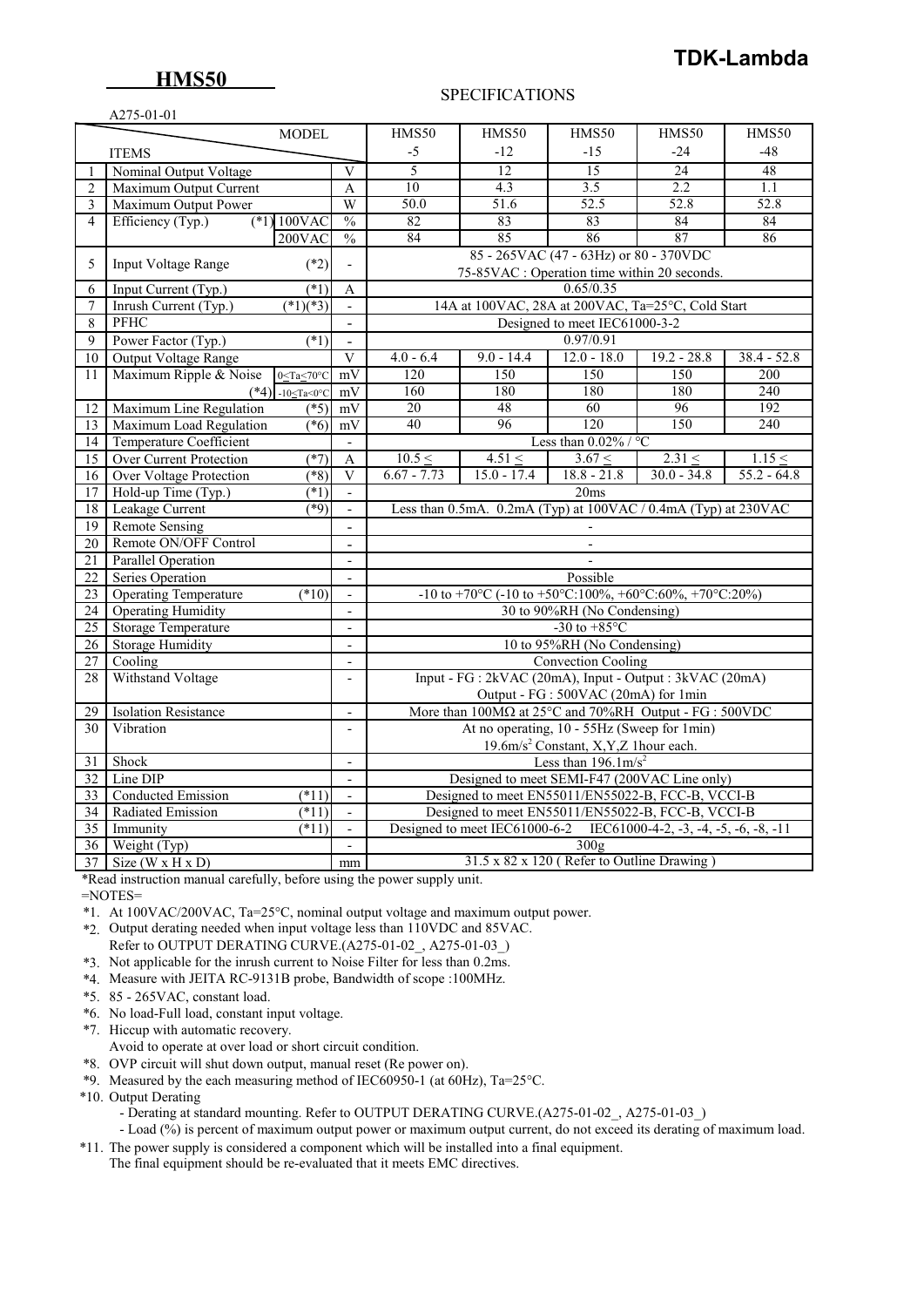## **HMS50**

## OUTPUT DERATING (AC INPUT)

A275-01-02

|                 |                            | $LOAD(\% )$ |     |    |
|-----------------|----------------------------|-------------|-----|----|
|                 | MOUNTING MOUNTING MOUNTING |             |     |    |
| $Ta(^{\circ}C)$ |                            |             |     | Ta |
| $-10$ to $+40$  | l 00                       | 100         | -00 |    |
| 50              | 00                         |             |     | 60 |
| 60              | 60                         |             | 46  |    |
|                 |                            |             |     |    |

## ・**Derating to input voltage : 85VAC < Vin < 265VAC** ・**Derating to input voltage : 75VAC < Vin < 85VAC \*1**

|                           | $LOAD(\%)$ |                            |  |  |  |
|---------------------------|------------|----------------------------|--|--|--|
|                           |            | MOUNTING MOUNTING MOUNTING |  |  |  |
| $Ta(^{\circ}C)$           |            |                            |  |  |  |
| $-10$ to $+\overline{50}$ | 60         |                            |  |  |  |
|                           | 50         | 53                         |  |  |  |
|                           |            |                            |  |  |  |

\*1. Operation time within 20 seconds.

### ・**Derating to input voltage : 85VAC < Vin < 265VAC** ・**Derating to input voltage : 75VAC < Vin < 85VAC**